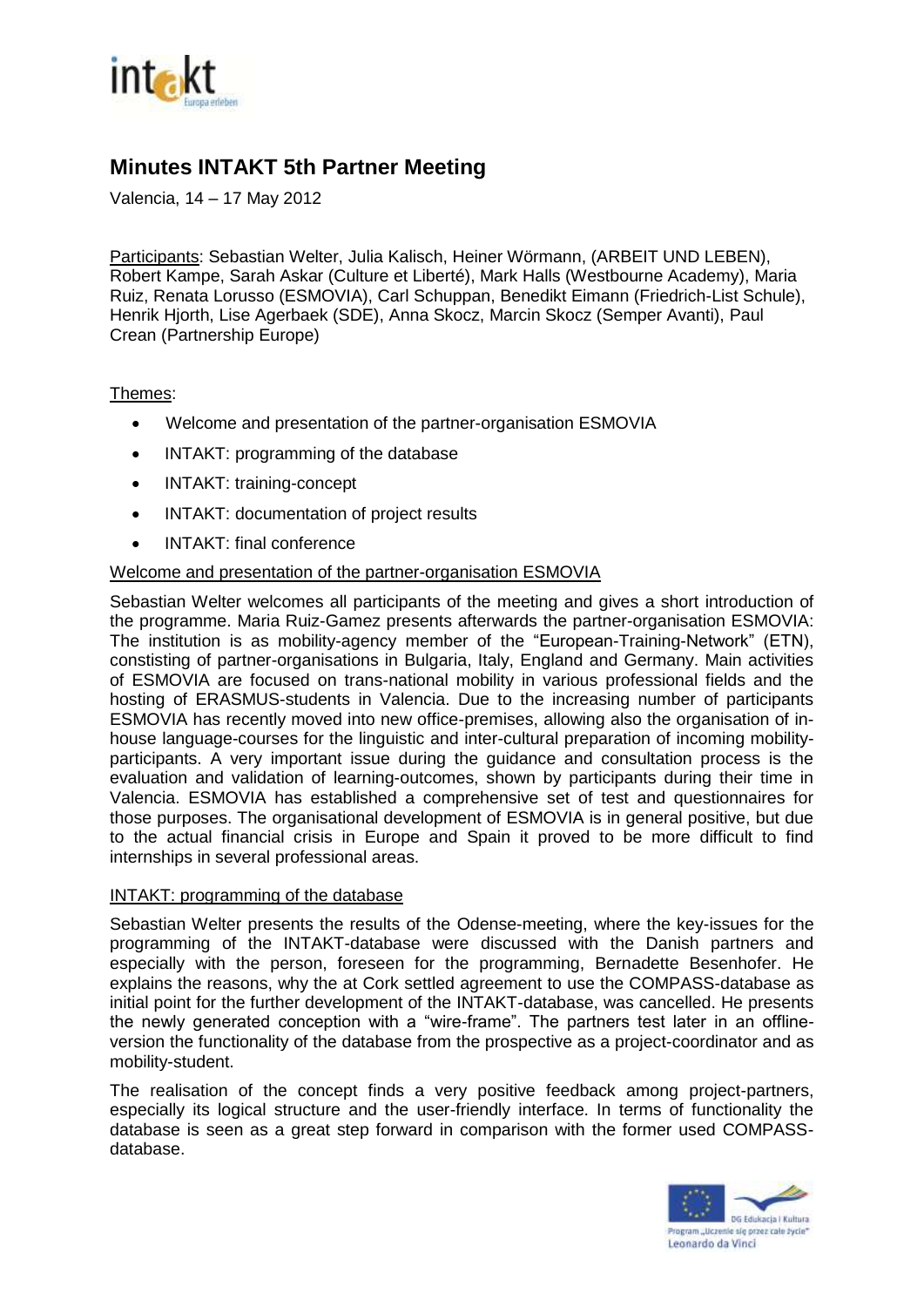

The partner agree on the following corrections to the presented concept:

Project-archive: In order to give the opportunity to mobility-participants to work on EVSTprojects in small groups, it is under discussion, whether to the database a function might be added, allowing to link a project to several participants. As this would add a lot of efforts for the programming, this function will be skipped.

The original version of a download-function for projects in the project-archive will be replaced by a link, connecting users to the site with the participants profile, where it will be possible to download the project.

Mobility projects: To this site a function will be added, allowing users to get linked either with sending organisations site or an e-mail-contact, where they are able to get more information about the project in question.

Projectcoordinators: (before: "Sending organisations"): This list will include all organisations, registered in the INTAKT-database. The user will be forwarded via a link to the organisations website or via e-mail to a direct contactperson. As different partner-organisations are participating in mobility-projects, naming only sending organisations will provide a wrong picture of the project. Therefore also the foreign partner-organisations should be mentioned.

Guiding questions for mobility-participants: The guiding questions will be divided into different text-boxes in order to give a better overview.

Site: "My Project": This site will be visible only for mobility-participants if the projectcoordinator is determing a fixed task-setting for a "EVST-project". The participants will be not able, to change these settings, they will have only the opportunity to upload the result of their project to this section.

Site: "My Organisation": This site will be added in order to provide an opportunity for projectcoordinators to present their organisations to potential mobility-participants. After finalizing this section, the user (project-coordinator) will be forwarded to the site "New project", where she/ he describes the offered mobility-project. With the next login, she/he will start from this section of the database..

Site "New Project": In order to provide to applicants for a certain mobility-project an opportunity to name more than one favorite-country for an internship abroad, a text-field will be added to the site next to the list of countries. (This solution was later changed into a second listfield with countries of destination).

Site: "My Participants": The "cockpit-view" will be added by a function "alarm-list", allowing to identify applicants/participants who are delayed in carrying out the different work-steps preparing their internship or finalizing the evaluation of learning outcomes afterwards.

Site: "Project Task": This site will be only visible for project-coordinators, if under "New project" the related option was choosen, that task-settings for EVST-projects will be determind by the sending-organisation. In order to guarantee differenciated task-settings for individual mobility-participants, the function "connect participant" will be added.

Site: "Learning outcomes": The function "reset status" will be added.

Later the participants of the partner-meeting develop in small-groups text-suggestions for the interface, which will be translated into different language-versions.